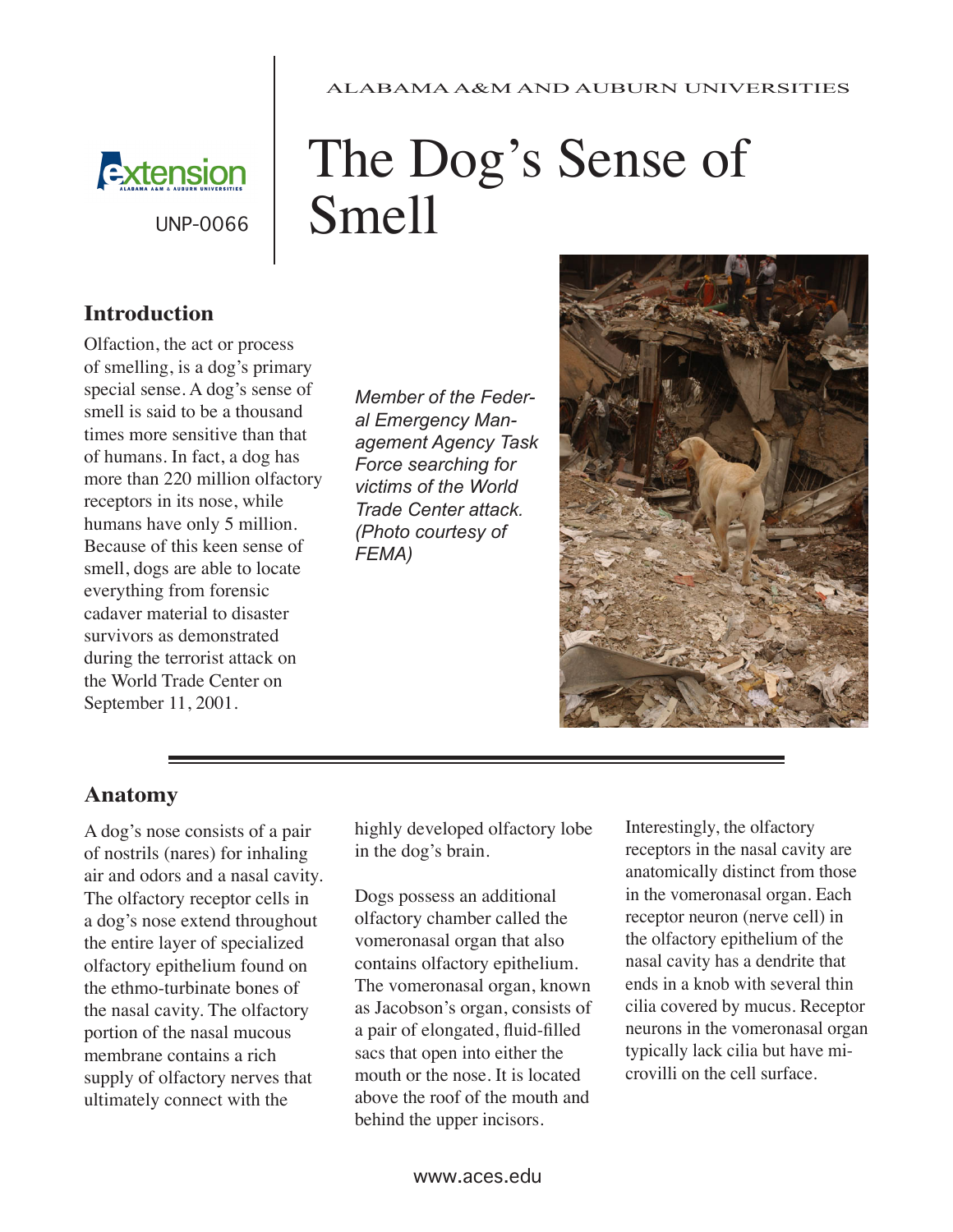

Anatomy of a dog's nose.

#### **Physiology**

A dog's nose is normally cool and moist. The moisture secreted by mucous glands in the nasal cavity captures and dissolves molecules in the air and brings them into contact with the specialized olfactory epithelium inside the nose.

Dogs use sniffing to maximize detection of odors. The sniff is actually a disruption of the normal breathing pattern. Sniffing is accomplished through a series of rapid, short inhalations and exhalations. A bony subethmoidal shelf, which is found below the ethmoturbinate bones of the nasal cavity, forces inhaled air into

the olfactory epithelium. Washing out of the region upon exhalation does not occur due to the nasal pocket created by the bony subethmoidal shelf. The nasal pocket permits the odor molecules that are unrecognizable in a single sniff to accumulate and interact with olfactory receptors. Odor molecules in the olfactory epithelium of the nasal cavity are absorbed into the mucous layer and diffuse to the cilia of receptor neurons. This interaction generates nerve impulses that are transmitted by the olfactory nerves to the dog's brain, which has a well-developed olfactory lobe. This allows the dog to recognize a scent and follow a trail.

Olfactory receptor cells in the vomeronasal organ also send impulses to the region of the hypothalamus associated with sexual and social behaviors. This organ is believed to be important in the detection of pheromones (body scents). This theory could account for the dog's ability to identify and recognize other animals and people.

## **Utility**

Today, people use a dog's keen sense of smell in many ways. Federal, state, and local government agencies employ specially trained dogs in search and rescue missions and in the detection of narcotics and contraband agriculture products. The Federal Emergency Management Agency has national dog-handler teams that respond to disasters worldwide. State and local law enforcement agencies in the United States (U.S.) have canine units trained to detect drugs and search for lost individuals, homicide victims, and forensic cadaver materials.

U.S. Customs and Border Protection has more than 800 canine teams that work with the U.S. Department of Homeland Security to combat terrorist threats, stop the flow of illegal narcotics, and detect unreported currency, concealed humans, or smuggled agriculture products. Its Canine Enforcement Program (CEP) uses a variety of dogs including Labrador retrievers, golden retrievers, German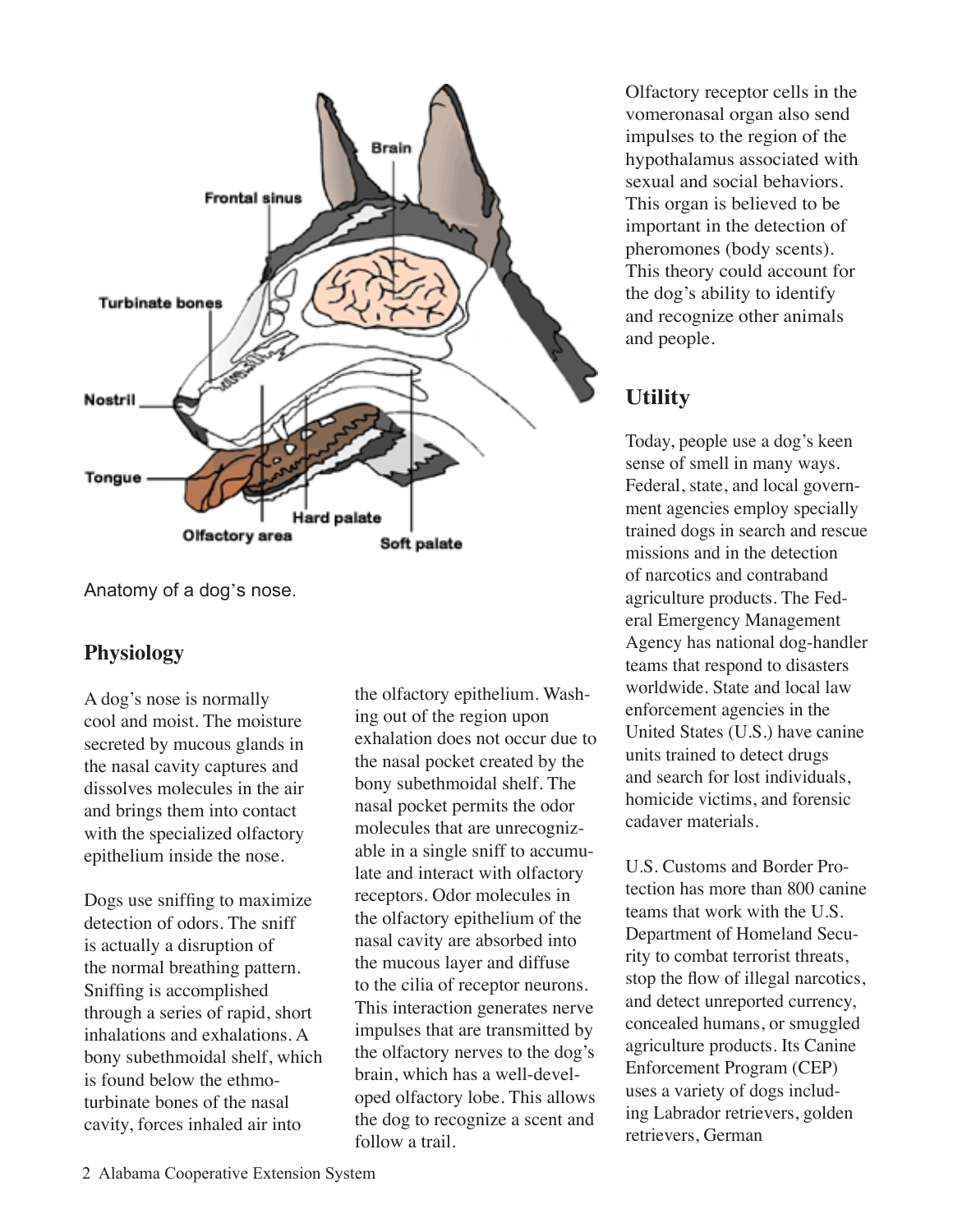shepherds, Belgian Malinois, and many mixed breeds.

The CEP uses beagles to detect agriculture contraband. The passively trained Beagle Brigade dogs detect prohibited fruits, plants, and meats in baggage and vehicles of international travelers as they go through Federal Inspection Service areas. Beagle Brigade teams work at several major border-crossing stations in the United States as well as many international airports that are ports of entry into this country.

Medical tests have recently shown that specially trained dogs are capable of detecting certain types of tumors in humans.



*Member of the U.S. Customs & Border Protection Beagle Brigade inspecting luggage for agriculture contraband. (Photo courtesy of Customs & Border Protection)*

#### **References**

- American Rescue Dog Association. (2nd ed.) (2002). *Search and rescue dogs: Training the k-9 hero.* New York, NY: Howell Book House, Wiley Publishing, Incorporated.
- Campbell, K. L., Corbin, J. E., & Campbell, J. R. (2005). *Companion animals: Their biology, care, health, and management.* Upper Saddle River, NJ: Pearson Education, Incorporated.
- Case, L. P. (1999). *The dog: Its behavior, nutrition, and health.* Ames, IA: Iowa State University Press.
- Gerstenfeld, S. L., & Schultz, J. L. (1999). *ASPCA complete guide to dogs.* San Francisco, CA: Chronicle Books LLC.
- Giffin, J. M., & Carlson, L. (3rd ed.) (2000). *Dog owner's home veterinary handbook.* New York, NY: Howell Book House, Hungry Minds, Incorporated.
- Guthrie, S., Lane, D., & Sumner-Smith, G. (2001). *Ultimate dog care.* Lydney, Gloucestershire, UK: Ringpress Books.
- Randall, D., Burggren, W., & French, K. (5th ed.) (2002). *Eckert animal physiology: Mechanisms and adaptations.* New York, NY: W.H. Freeman and Company.

Reece, W. O. (12th ed.) (2004). *Dukes' physiology of domestic animals.* Ithaca, NY: Cornell University Press.

Whitehead, S., Viner, B., Cuddy, B., & Sullivan, K. (1999). *Dog: The complete guide.* London, UK: Team Media.